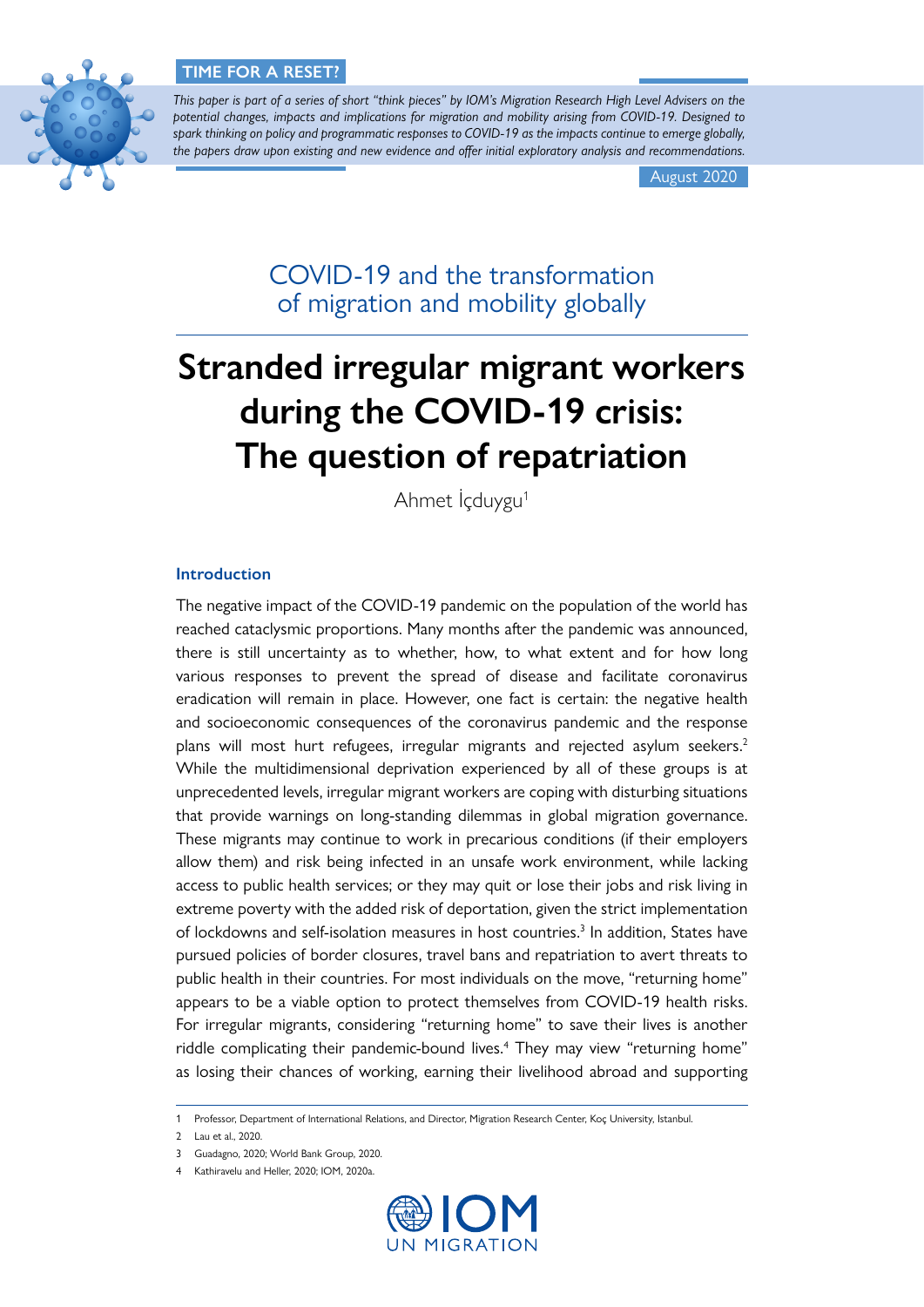**TIME FOR A RESET?**



Stranded irregular migrant workers during the COVID-19 crisis: The question of repatriation

**PAGE 2**

their families back home; risking the consequences of a treacherous return journey; and paying fines for irregular stays in the host country, with consequent travel bans. However, if they do proceed with a "return" decision, they then risk facing issues with the availability, capacity and affordability of travel, as well as the strict policies governing cross-border mobility that are applied to irregular migrants.

With this background, this paper briefly discusses the social, economic and health consequences of the COVID-19 pandemic on the lives of irregular migrants, and focuses on the responses to the following questions:

- (1) How do stranded irregular migrant workers experience insecurities and uncertainties in their lives during the COVID-19 crisis?
- (2) How and why do irregular migrants struggle with the repatriation process?
- (3) How can the repatriation process be improved through multilevel cooperation for global migration governance?

# **Irregular migrant workers and the COVID-19 crisis: Locked in and locked out**

Although State actors officially criminalize irregular migration, irregular migrant workers are an integral part of national economies in many parts of the world.<sup>5</sup> There is ample evidence to show that irregular migrant workers across the world are employed in various industries and services from textiles to domestic work, from food and the tourism industry to construction, depending on the context. The unregistered status of these workers often causes several problems; they are more likely to be exploited by employers, but are less likely to voice grievances about their employers or the authorities. Since they cannot join unions and organize, they face difficulties in improving their wages and working conditions; as they continuously face the risk of deportation, they remain silent about severe and exploitative work conditions, mostly in "3-D jobs".6

Historically, migrant workers in general, and irregular migrant workers in particular, are more likely to experience significantly more severe difficulties during times of crisis in the host society, regardless of the nature of the crisis (e.g. armed conflicts, uprisings, natural disasters and pandemics). For instance, in 1990–1991, the Gulf War negatively impacted the lives of millions of migrant workers in Iraq and Kuwait, forcing them to return home.<sup>7</sup> Similar experiences were also observed during the uprisings and subsequent conflicts of the so-called "Arab Spring" in the Middle East and North Africa.<sup>8</sup> These historical examples clearly illustrate the ways in which

<sup>5</sup> Samers, 2001.

<sup>6</sup> Düvell, 2006; Massey, 2009.

<sup>7</sup> Van Hear, 1995.

<sup>8</sup> Russeau, 2011.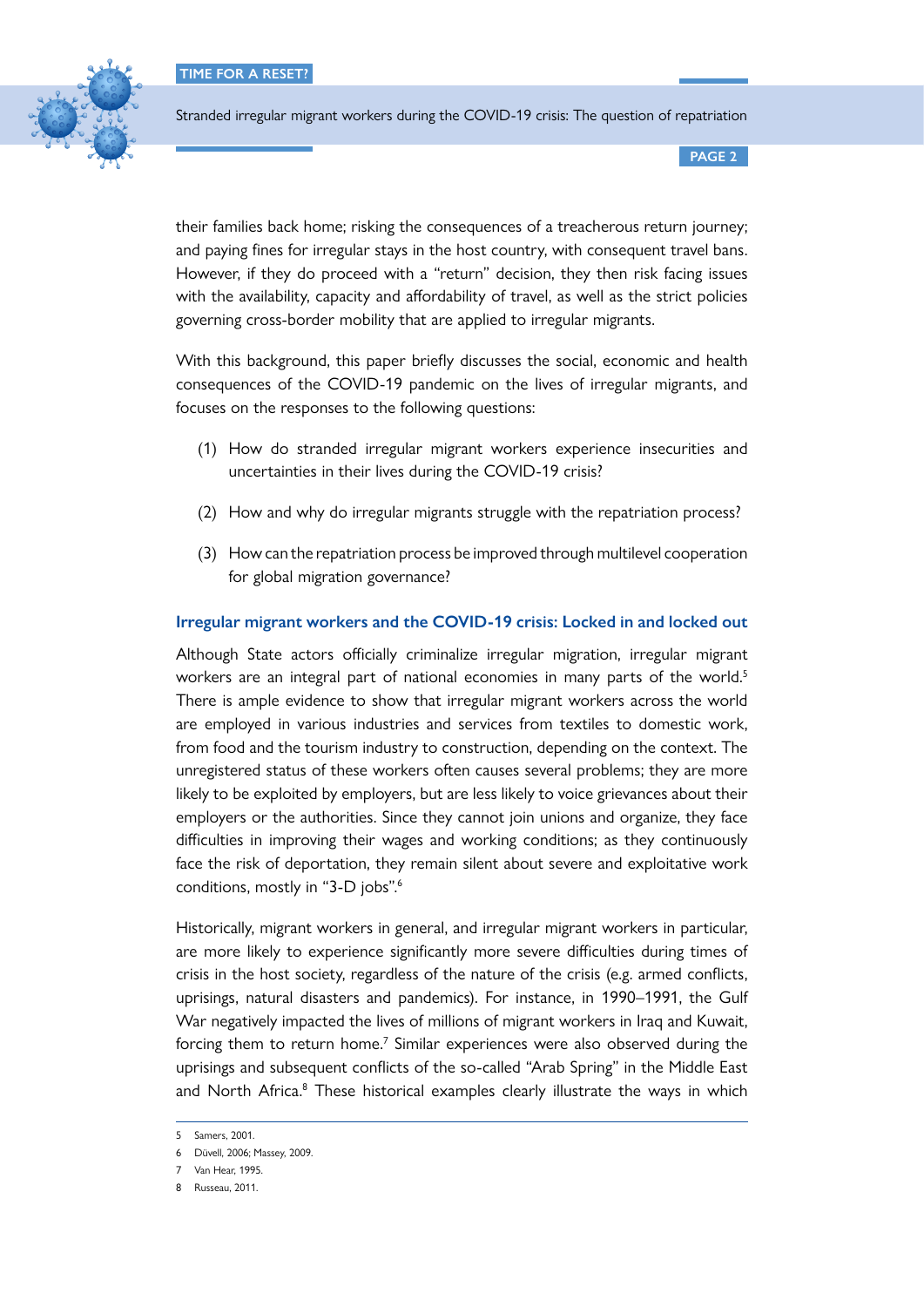

**PAGE 3**

migrant workers are both locked into and locked out of the countries in which they reside; their access to economic opportunities and social services in host countries is restricted or denied, yet they are unable to return home or move elsewhere, rendering them stranded.

These conditions are strikingly similar for migrant workers during the COVID-19 crisis. The COVID-19 pandemic has had a direct negative impact on migrant workers' daily lives, with some of these migrants immediately considering escaping from these negative consequences by returning home. In recent months, dozens of cases globally have highlighted the challenges surrounding repatriation processes. For instance, tens of thousands of migrant workers from India and Pakistan lost their jobs across the Gulf States – Saudi Arabia, the United Arab Emirates, Qatar, Bahrain, Kuwait and Oman – as a result of the economic downturn caused by the pandemic.<sup>9</sup> Many of these workers wanted to return home, but commercial flights had stopped by the time they were ready to take them. Host States appeared keen to prevent and control the coronavirus from spreading among migrant worker populations, especially in cases where migrants reside in overcrowded housing and camps, whether by instituting preventative measures or by encouraging these migrants to return to their countries of origin. In response to the situation, certain home countries in South-East Asia, such as India and Pakistan, started organizing special flights to repatriate their citizens from the region. However, the process presents a huge challenge to all involved. According to reports from mid-May 2020,<sup>10</sup> while around 200,000 Indian nationals registered to be repatriated from the United Arab Emirates, only around 2,000 persons were flown back to India every week. Similarly, more than 60,000 Pakistani nationals in the United Arab Emirates registered to be repatriated, but only 9,000 of them returned home on flights organized by the Pakistani Government. While the home country governments intended to increase the number of weekly flights, there was also a need to prioritize the return of migrants with certain profiles before others, such as migrants on short-term visas, those suffering from medical emergencies, pregnant women and the elderly. Due to the limited number of seats available on flights, and while accounting for these variables, even those who meet the prioritization criteria have encountered difficulties in being assigned to a return flight. In addition, while national governments have worked to facilitate the repatriation process, migrants are still expected to pay for their flights and their 14-day stay at a quarantine facility once they arrive home. This financial factor has influenced not only migrants' access to the repatriation process, but also their willingness to return.

In contrast with regular migrant workers, irregular migrant workers – who are residing without legal status and are often restricted to the most precarious jobs

<sup>9</sup> Hashmi, 2020.

<sup>10</sup> Ibid.; World Bank Group, 2020.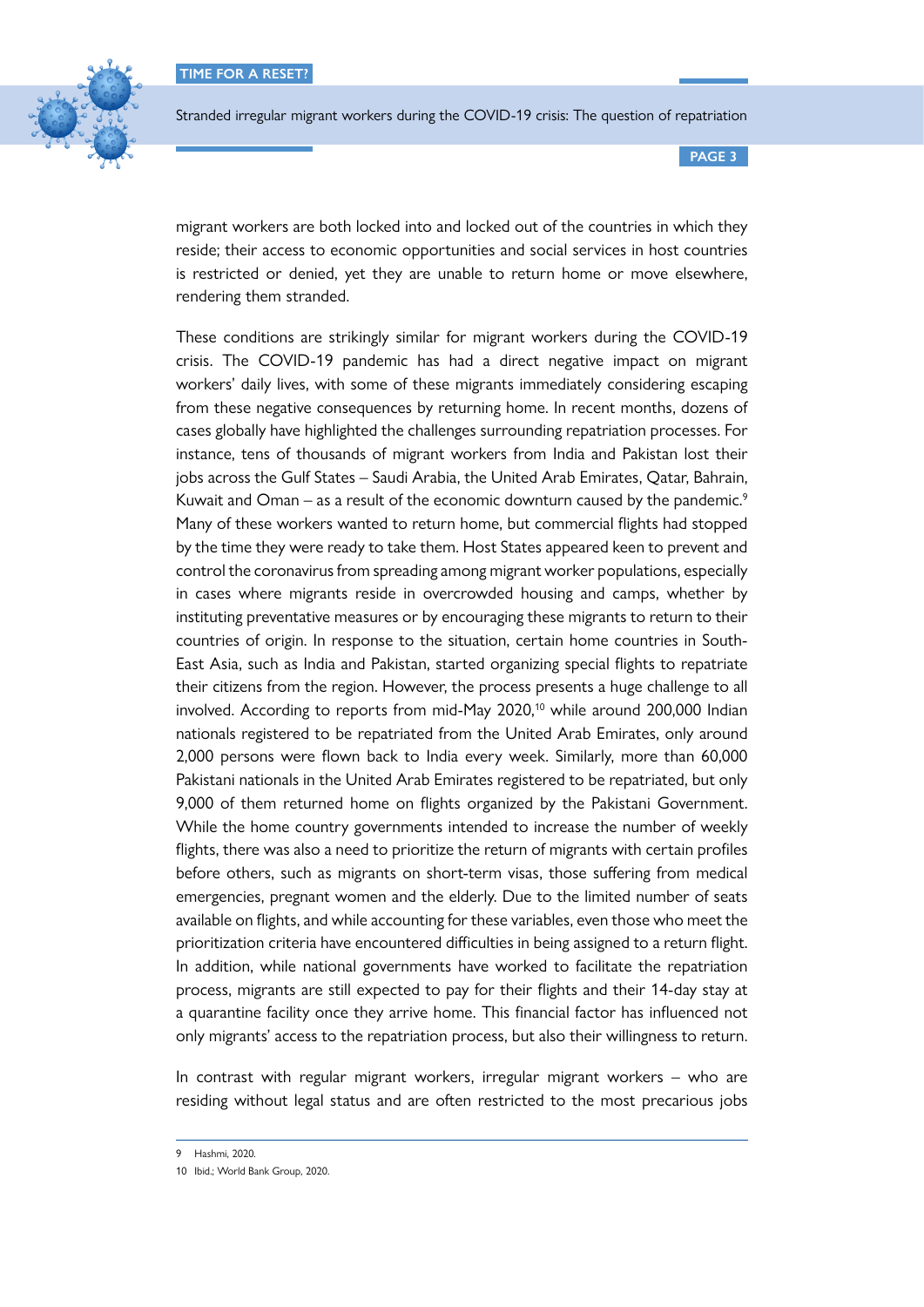

**PAGE 4**

within the least-regulated segments of the economy – have been particularly vulnerable to the devastating conditions of the COVID-19 pandemic environment. In general, COVID-19 implies a shock for all migrant workers, but the consequences for irregular migrant workers are quite asymmetric: many irregular migrant workers lose their jobs (and housing, in the case of domestic-care workers) without prior notice; for many the risk of infection increases, because of their poor living conditions; if infected, they are forced to choose between risking arrest and deportation if they do access treatment, or risking their lives if they do not; and, infected or not, they are stranded in the host county with very limited possibilities of returning home.<sup>11</sup> Consequently, for many irregular migrant workers, their situation as "locked in and locked out" worsens as the COVID-19 crisis continues.

Given the worsening conditions that irregular migrant workers face, there have been various governmental attempts to ease their difficulties. The concrete initiatives made by the Italian and Portuguese Governments provide us with two good examples. The Italian Government passed a law on 13 May 2020 paving the way for around 200,000 irregular migrant workers to apply for six-month legal residency permits.<sup>12</sup> Portugal's decision in March 2020 to treat people with pending immigration or asylum applications as residents for the duration of the coronavirus crisis has been regarded as an effort to guarantee that irregular migrants have access to health care and social services during the pandemic.<sup>13</sup>

In other cases, however, the return decision becomes the only option to solve the "locked in and locked out" question surrounding irregular migrant workers. Their irregular status further complicates repatriation processes. The following cases are drawn from three different parts of the world to illustrate the experiences of irregular migrant workers stranded during the COVID-19 crisis: Venezuelan migrants and refugees in Ecuador, Colombia and Peru;14 migrants in the corridor stretching from Ethiopia to Somalia, Djibouti and Yemen, then to Saudi Arabia and other Gulf countries;<sup>15</sup> and Armenian irregular migrant workers in Turkey.<sup>16</sup> Across these diverse groups, the common characteristics are their increasing vulnerability due to the pandemic, the decline of their survival capacities in the host countries, and consequently, their reconsideration of the decision to return home. Many of these migrant workers have an irregular status without the formal right to reside in the different host countries and many of them have lost their jobs due to the pandemic and associated restrictions. In the absence of social protection and safety

<sup>11</sup> Guadagno, 2020; World Bank Group, 2020.

<sup>12</sup> D'Ignoti, 2020.

<sup>13</sup> Da Silva, 2020.

<sup>14</sup> Acosta, 2020.

<sup>15</sup> IOM, 2020b.

<sup>16</sup> Kucera, 2020.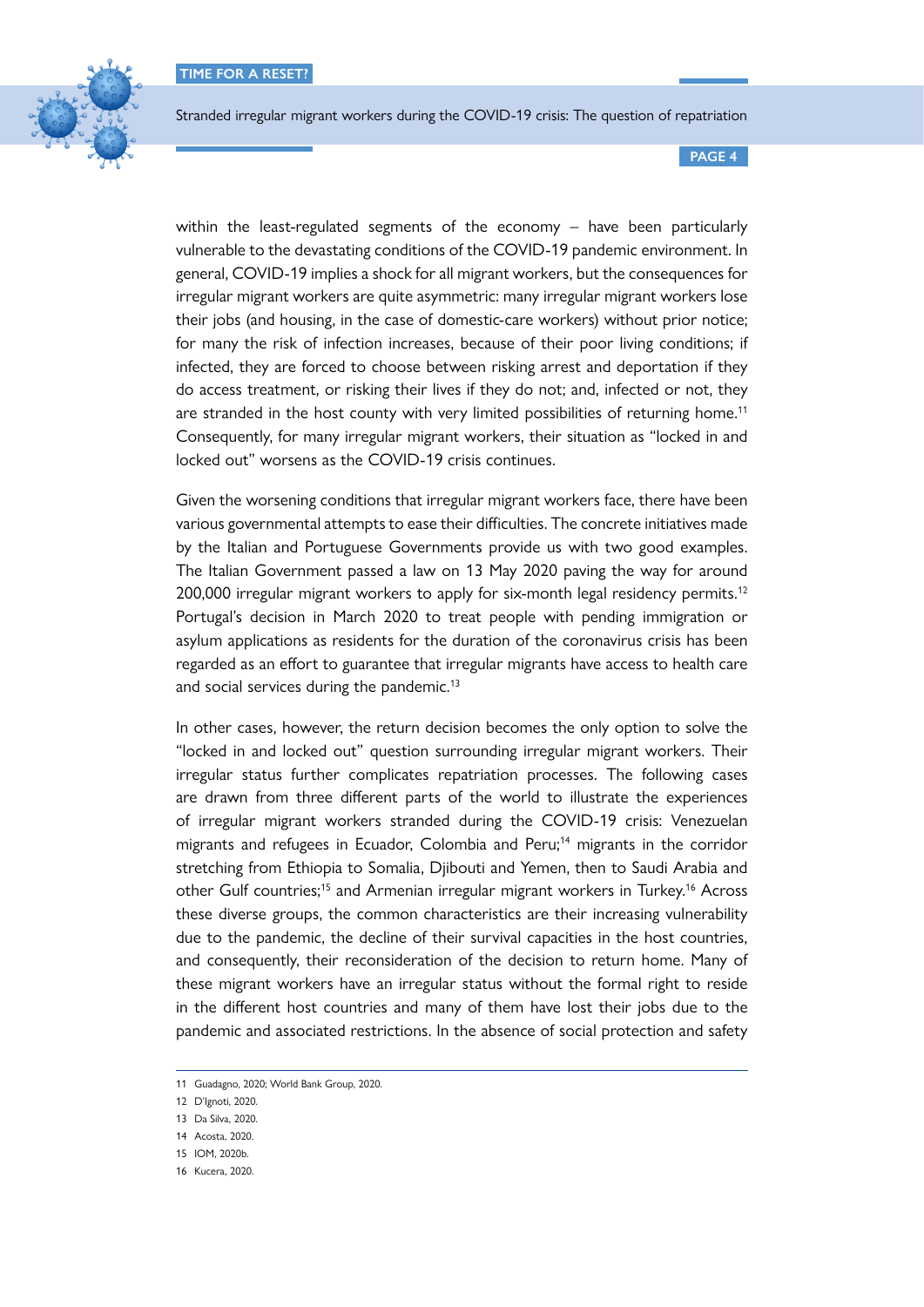

**PAGE 5**

nets that protect only the regular migrants, irregular migrants began to consider returning home as a viable survival strategy, which was not an option in the pre-COVID-19 period.

These three cases of stranded migrant workers are explored to illustrate the complexities surrounding the repatriation question of migrant workers during the COVID-19 crisis. Since the outbreak of the COVID-19 pandemic, thousands of Venezuelan irregular migrants – who fled persecution, poverty and political turmoil in their country and have been living in neighbouring countries for several years – face multiple difficulties, because they are unable to access basic health and hygiene facilities, have lost their livelihoods, and risk deportation. Lacking shelter, social protection, access to health-care services and livelihoods, many Venezuelan irregular migrants became desperate and expressed their desire to return home.<sup>17</sup> However, due to diverse pandemic-related measures such as border closures, curfews and internal lockdowns, return arrangements were difficult to organize and pursue. By the end of April 2020, around 12,000 Venezuelan migrants had returned to their home country in 290 buses. In addition, approximately 45,000 migrants who had entered the Bolivarian Republic of Venezuela clandestinely walked back across the border, with the total number of returnees being around 57,000.<sup>18</sup> Due to the cancellation of domestic flights and intercity buses within Colombia, Venezuelan returnees had to walk for long distances on their journey home. One of the Venezuelan migrants described their dilemma as stranded migrants with the following statement: "They want to get rid of us, yet they're not allowing us to leave."<sup>19</sup> Reports from the field explain that these migrants are receiving some assistance during their return journeys from local humanitarian organizations and regional governments, but this assistance is considered as insufficient, given the diverse needs. Various State and non-State actors and organizations have appealed to the international community for an urgent increase in support.<sup>20</sup>

The migration route that extends between the Horn of Africa and the Arab Peninsula presents another remarkable example of being "locked in and locked out". This corridor stretches from Ethiopia to Somalia, Djibouti and Yemen, onwards to Saudi Arabia and other Gulf countries; and the majority of migrants using it are Ethiopians, Somalis and Yemenis, among other nationalities. Due to the pandemicrelated restrictions on movement, nearly 2,000 Ethiopian transit migrants found themselves stranded in Djibouti on their way to the Arab Gulf States.<sup>21</sup> Similarly, in Yemen, thousands of migrants were stranded at international borders and within governorates, including thousands of migrants stranded at the border between

<sup>17</sup> Acosta, 2020.

<sup>18</sup> *NPR*, 2020.

<sup>19</sup> Ibid.

<sup>20</sup> IOM and UNHCR, 2020.

<sup>21</sup> IOM, 2020b.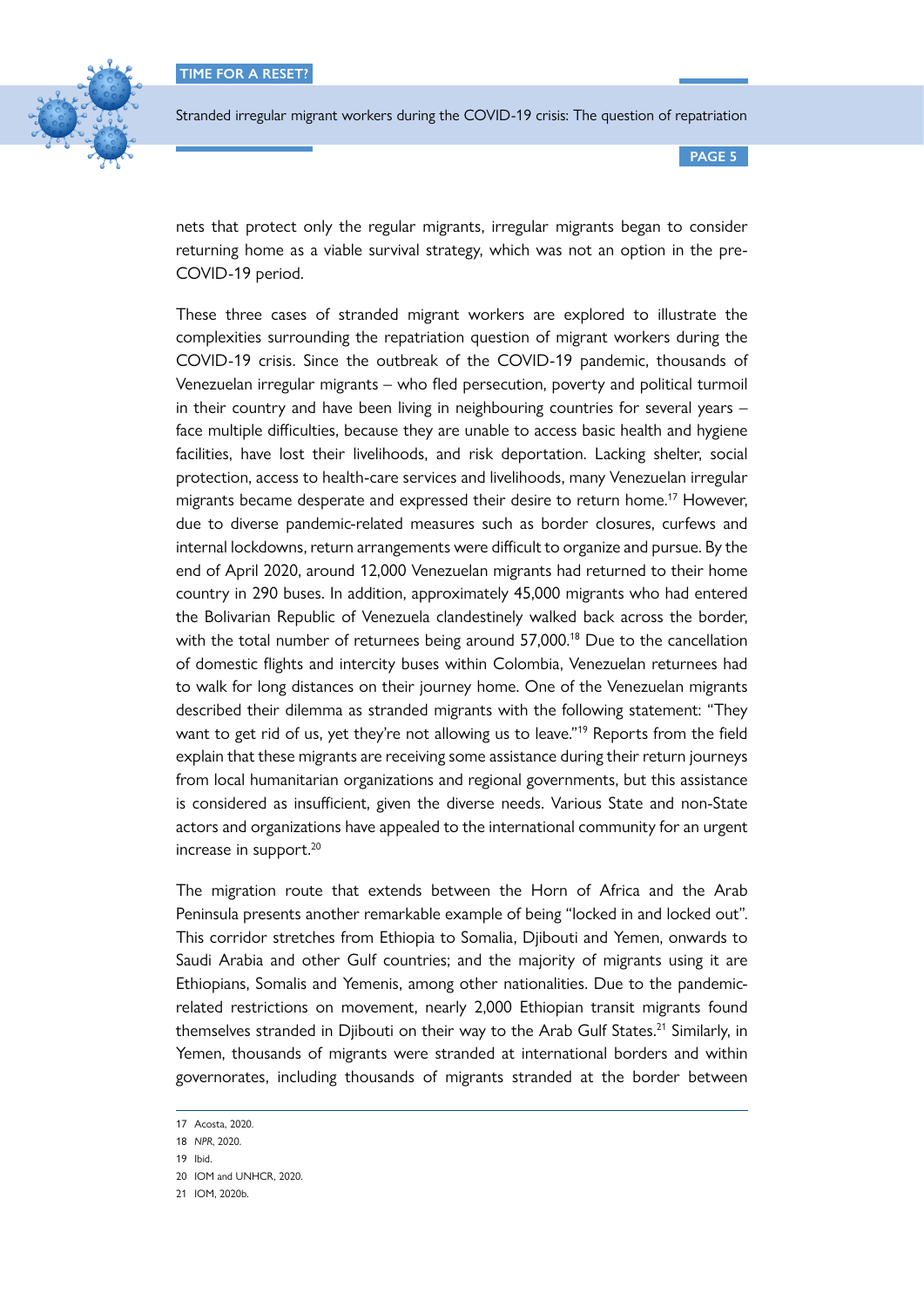**TIME FOR A RESET?**



Stranded irregular migrant workers during the COVID-19 crisis: The question of repatriation

**PAGE 6**

Saudi Arabia and Yemen. Regional smuggling networks appear to have facilitated migrants' journeys on foot, either towards their intended destination or back to Ethiopia at the risk of remaining stranded due to the closure of the borders. Meanwhile, international organizations operating in the region are unable to provide repatriation assistance, because of the travel restrictions adopted by governments in the region. As one example, the International Organization for Migration's operations are on hold, and consequently IOM has not been in a position to provide voluntary return support for Ethiopian migrants stranded in Djibouti.<sup>22</sup>

# **A case of good practice in good governance**

To shed light on the reality of migrant workers' vulnerabilities during the COVID-19 crisis, the case of Armenian migrant workers in Turkey is particularly significant.<sup>23</sup> Despite the long-established tension between Armenia and Turkey, and the lack of diplomatic relations between them, a dynamic migratory system exists, bringing thousands of Armenian migrant workers to Istanbul; the majority of those migrants live and work in the city irregularly. An estimated 10,000 Armenian irregular migrants work in Turkey in a variety of jobs, ranging from domestic work to the textile industry.<sup>24</sup> The COVID-19 crisis has highlighted the vulnerabilities faced by these migrant workers, given their limited rights to access health care and other social services, their living and working conditions and their uncertain legal status. Naturally, these migrant workers fear becoming infected, alongside experiencing job insecurity and difficulties affording food and accommodation. As a result, some Armenian migrant workers started to consider returning home, but return was not easily achieved, due to national and international restrictions on movement, as well as the absence of diplomatic relations between the two countries. This situation raises the complicated issue of how to proceed with repatriation in the absence of diplomatic ties. The challenge in this context has been to address this question to the greatest extent possible in consultation with all parties concerned. The various actors involved appear to have found a way to cooperate regarding this issue. It was reported that the Armenian Government sought the mediation of the Georgian Government to facilitate an evacuation corridor through Georgia for buses carrying Armenian migrants.<sup>25</sup> On the Turkish side, Government authorities expressed readiness to assist in the repatriation of Armenian citizens during meetings with the spiritual leader of Turkey's ethnic Armenian community. Consequently, this approach represents a successful operation, repatriating a few hundred stranded migrant workers and providing a good example of "good governance and cooperation" in the international arena, despite the lack of diplomatic ties.

<sup>22</sup> Ibid.

<sup>23</sup> Kucera, 2020.

<sup>24</sup> Grigoryan, 2018.

<sup>25</sup> *Asbarez*, 2020.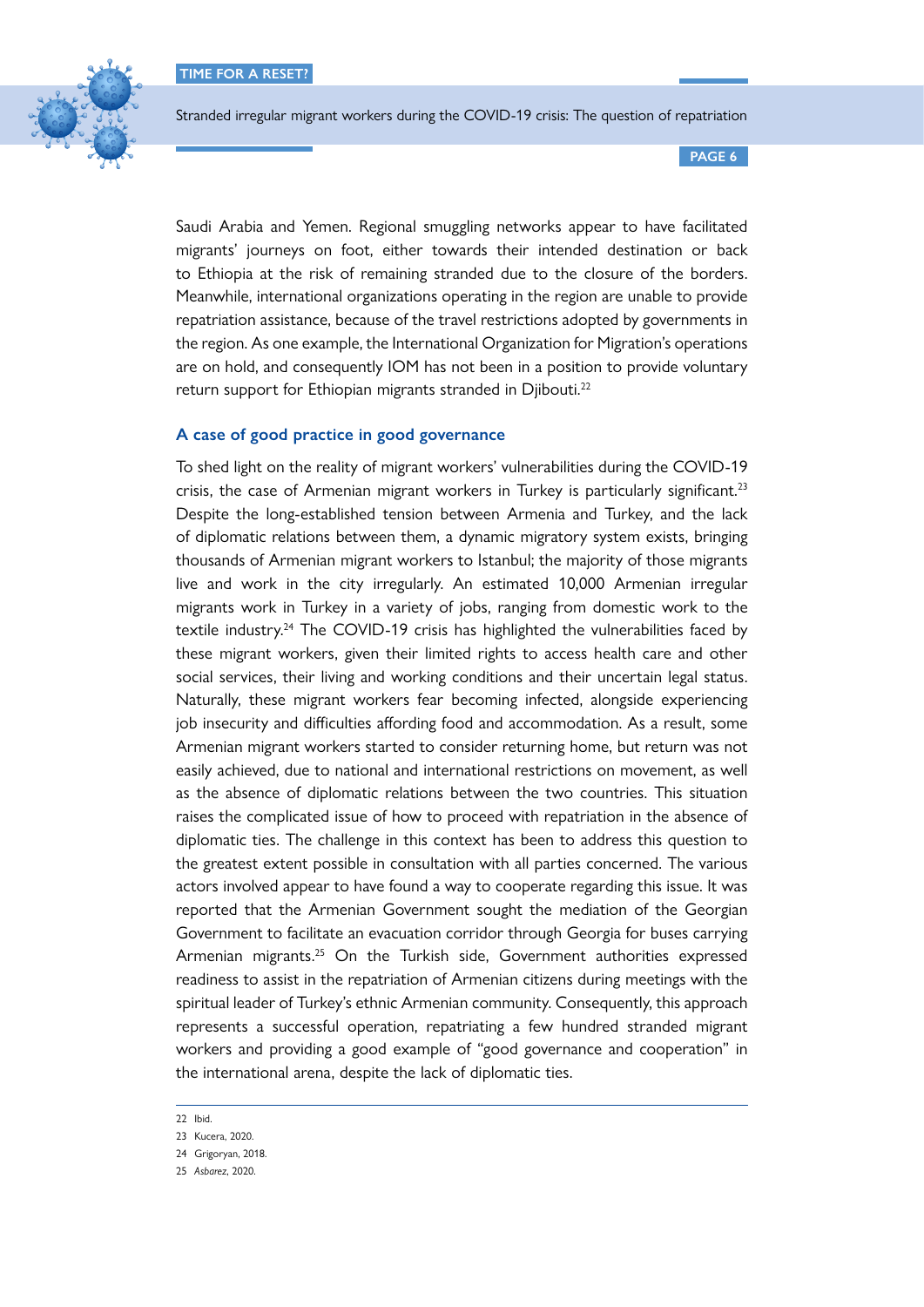

**PAGE 7**

# **Concluding remarks**

This paper provides an alert to the emerging evidence that if irregular migrants' legal, socioeconomic, public health and institutional challenges are left unattended by all the relevant public and private actors, not only will the irregular migrants' own health and well-being be in peril, but so also will global public health. The paper concludes by noting that in the COVID-19 context, global migration governance actors may seize a unique opportunity to validate the imperative for international collaboration to redesign repatriation policies in ways that will support the global response to the COVID-19 pandemic, while producing a constructive effect on long-overdue efforts to improve the lives of stranded irregular migrants around the world. The paper argues that actionable repatriation policies will take account of irregular migrants' fundamental rights, as individuals on the move who are subject to persistent structural disadvantages wherever they are, and which aim to remove the constraints that existing cross-border mobility regulations place on their return decisions. Only then is repatriation likely to become a feasible policy option for States and an attainable survival strategy for stranded migrants in times of global life-threatening crises of any sort.

In closing, it would be wise to suggest a concrete recommendation for the multilateral processes that the world faces in the COVID-19 environment in the context of irregular migrant workers and their repatriation issues. Although there is no direct reference to the cases of irregular migrant workers in the 1990 UN Migrant Worker Convention, it is argued that the philosophy behind this Convention ensures the protection of any type of migrants in any emergency situation.<sup>26</sup> Therefore, the content and values of the Convention should be revisited and promoted in dealing with migrant workers in crisis situations, such as COVID-19, regardless of their legal status.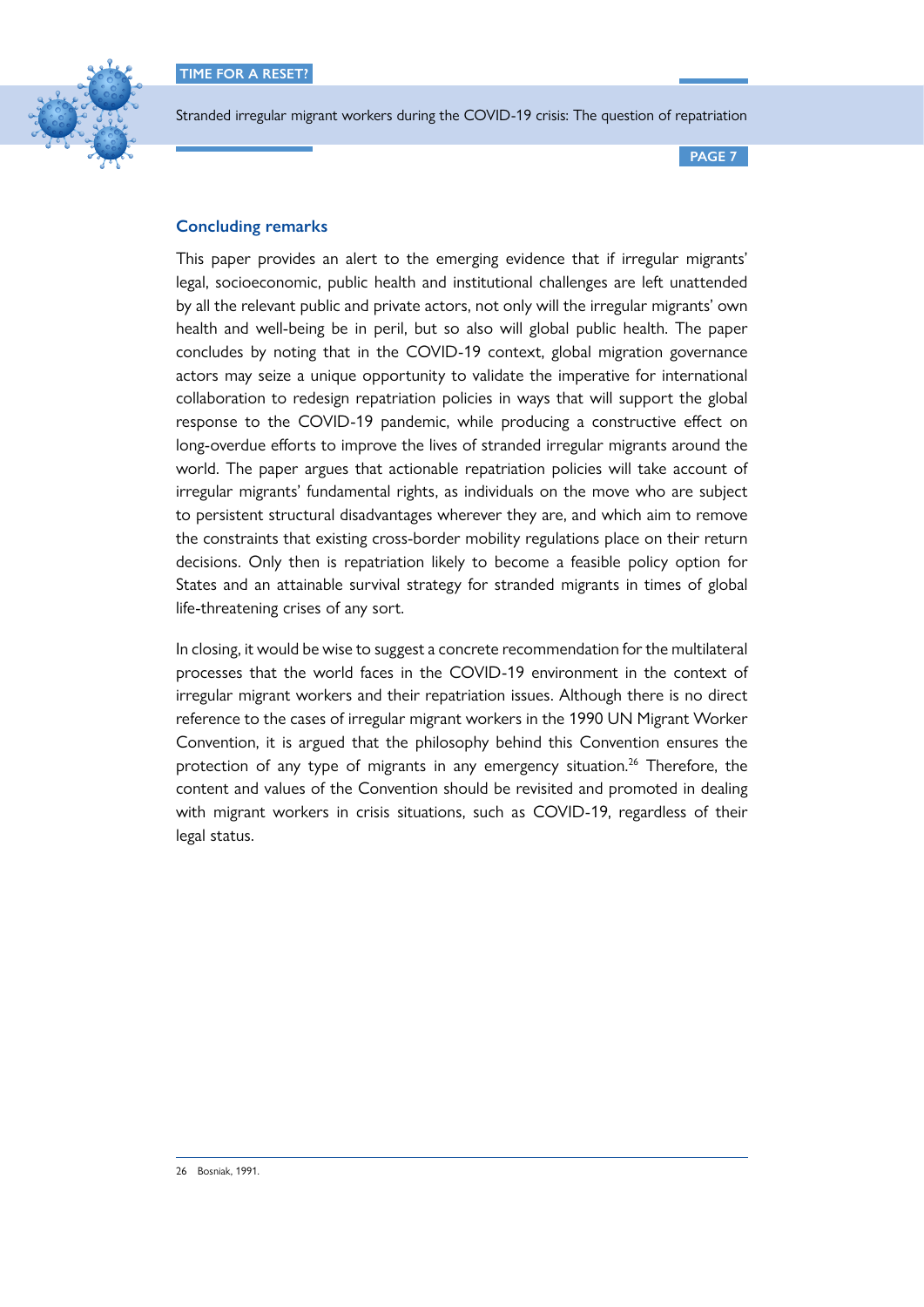

**PAGE 8**

# **References**

# Acosta, S.

2020 Venezuelan migrants forced to return home amid the pandemic due to their vulnerability in Colombia, Ecuador and Peru. Center for Migration Studies of New York, 12 May. Available at <https://cmsny.org/venezuela-forced-migrants-covid/>.

## *Asbarez*

2020 More Armenians evacuated from Turkey. 23 May. Available at [http://asbarez.com/194352/](http://asbarez.com/194352/more-armenians-evacuated-from-turkey/) [more-armenians-evacuated-from-turkey/](http://asbarez.com/194352/more-armenians-evacuated-from-turkey/).

#### Bosniak, L.S.

1991 Human rights, state sovereignty and the protection of undocumented migrants under the International Migrant Workers Convention. *International Migration Review*, 25(4):737–770.

# Da Silva, C.

2020 Portugal's COVID-19 strategy to treat Immigrants like citizens is working. *Newsweek*, 18 June. Available at [www.newsweek.com/portugal-protecting-public-health-amid-coronavirus](http://www.newsweek.com/portugal-protecting-public-health-amid-coronavirus-pandemic-means-protecting-migrant-health-too-1506817)[pandemic-means-protecting-migrant-health-too-1506817.](http://www.newsweek.com/portugal-protecting-public-health-amid-coronavirus-pandemic-means-protecting-migrant-health-too-1506817)

#### D'Ignoti, S.

2020 Italy's coronavirus amnesty: Migrant rights or economic self-interest? *The New Humanitarian*, 25 May. Available at [www.thenewhumanitarian.org/feature/2020/05/25/italy-coronavirus](http://www.thenewhumanitarian.org/feature/2020/05/25/italy-coronavirus-migrant-labour)[migrant-labour.](http://www.thenewhumanitarian.org/feature/2020/05/25/italy-coronavirus-migrant-labour)

## Düvell, F.

2006 Irregular migration: A global, historical and economic perspective. In *Irregular Migration in Europe, Beyond Control* (F. Düvell, ed.). Palgrave McMillan, London, pp. 14–39.

#### Grigoryan, I.

2018 Armenian labor migrants in Istanbul: Reality check. *MiReKoc Report*, 7 October. Available at [https://mirekoc.ku.edu.tr/wp-content/uploads/2018/10/Report\\_Armenian-Labor-Migrants](https://mirekoc.ku.edu.tr/wp-content/uploads/2018/10/Report_Armenian-Labor-Migrants-in-Istanbul.pdf)[in-Istanbul.pdf.](https://mirekoc.ku.edu.tr/wp-content/uploads/2018/10/Report_Armenian-Labor-Migrants-in-Istanbul.pdf)

# Guadagno, L.

2020 *Migrants and the COVID-19 Pandemic: An Initial Analysis*. IOM Migration Research Series No. 60. Geneva. Available at<https://publications.iom.int/system/files/pdf/mrs-60.pdf>.

#### Hashmi, S.

2020 Coronavirus leaves Gulf migrant workers stranded. *BBC News*, 16 May. Available at [www.bbc.](http://www.bbc.com/news/world-middle-east-52655131) [com/news/world-middle-east-52655131.](http://www.bbc.com/news/world-middle-east-52655131)

#### International Organization for Migration (IOM)

- 2020a *COVID-19 Analytical Snapshot #40: Returning Migrants*. 20 May. Geneva. Available at [www.iom.](http://www.iom.int/sites/default/files/documents/covid-19_analytical_snapshot_40_-_returning_migrants.pdf) [int/sites/default/files/documents/covid-19\\_analytical\\_snapshot\\_40\\_-\\_returning\\_migrants.pdf](http://www.iom.int/sites/default/files/documents/covid-19_analytical_snapshot_40_-_returning_migrants.pdf).
- 2020b *Impact of Covid-19 Movement Restrictions on Migrants Along the Eastern Corridor, Report 2 – as of 30 April 2020*. Regional Office for East and Horn of Africa, 30 April. Available at [https://reliefweb.int/report/djibouti/impact-covid-19-movement-restrictions-migrants-along](https://reliefweb.int/report/djibouti/impact-covid-19-movement-restrictions-migrants-along-eastern-corridor-report-2-30)[eastern-corridor-report-2-30.](https://reliefweb.int/report/djibouti/impact-covid-19-movement-restrictions-migrants-along-eastern-corridor-report-2-30)

International Organization for Migration (IOM) and United Nations High Commissioner for Refugees (UNHCR)

2020 Urgent support needed as COVID-19 inflicts hardship on refugees and migrants from Venezuela. Joint press release, 12 May. Geneva. Available at [www.iom.int/news/urgent](http://www.iom.int/news/urgent-support-needed-covid-19-inflicts-hardship-refugees-and-migrants-venezuela)[support-needed-covid-19-inflicts-hardship-refugees-and-migrants-venezuela](http://www.iom.int/news/urgent-support-needed-covid-19-inflicts-hardship-refugees-and-migrants-venezuela).